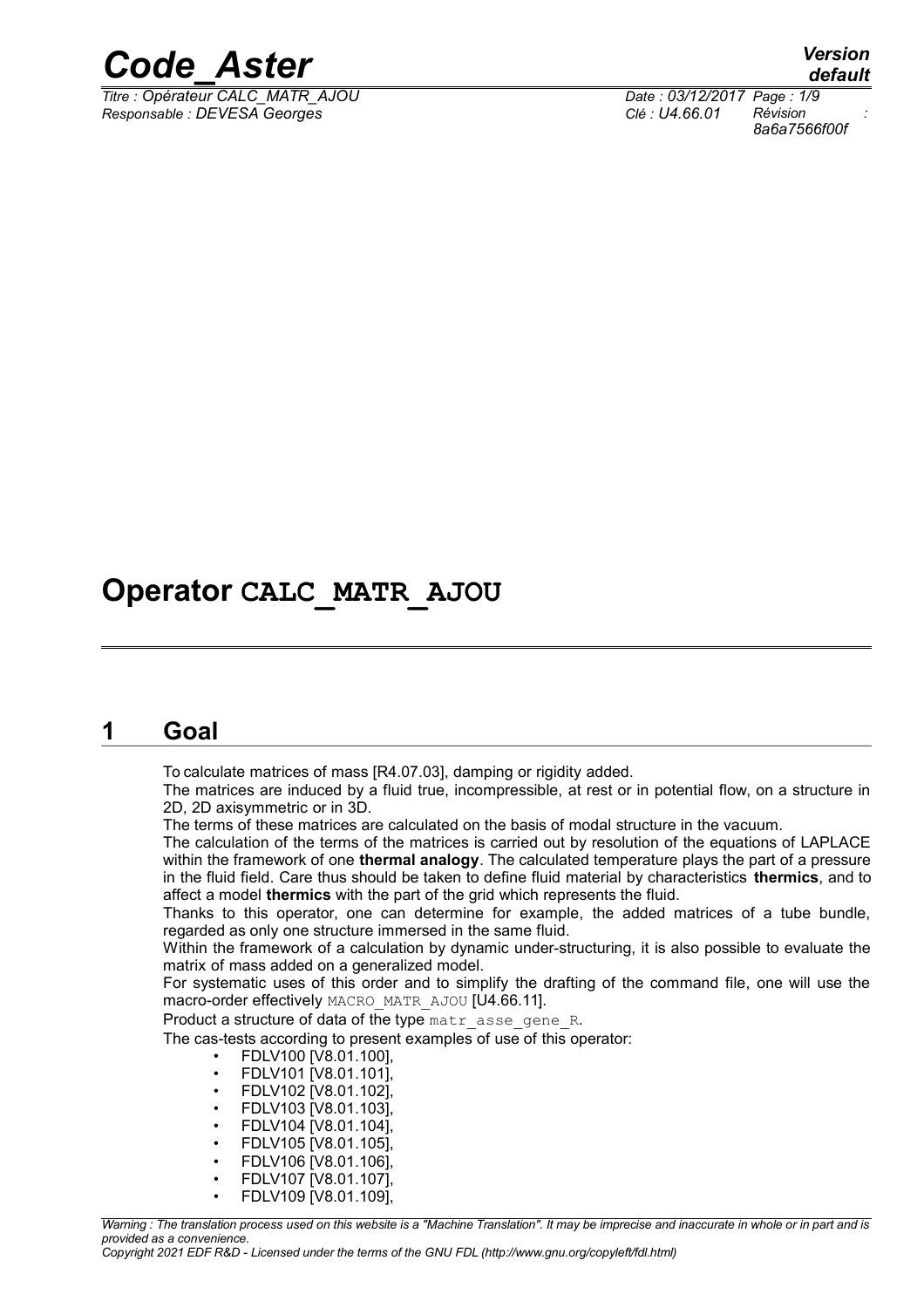*Titre : Opérateur CALC\_MATR\_AJOU Date : 03/12/2017 Page : 2/9 Responsable : DEVESA Georges Clé : U4.66.01 Révision :*

*default 8a6a7566f00f*

• FDLV110 [V8.01.110].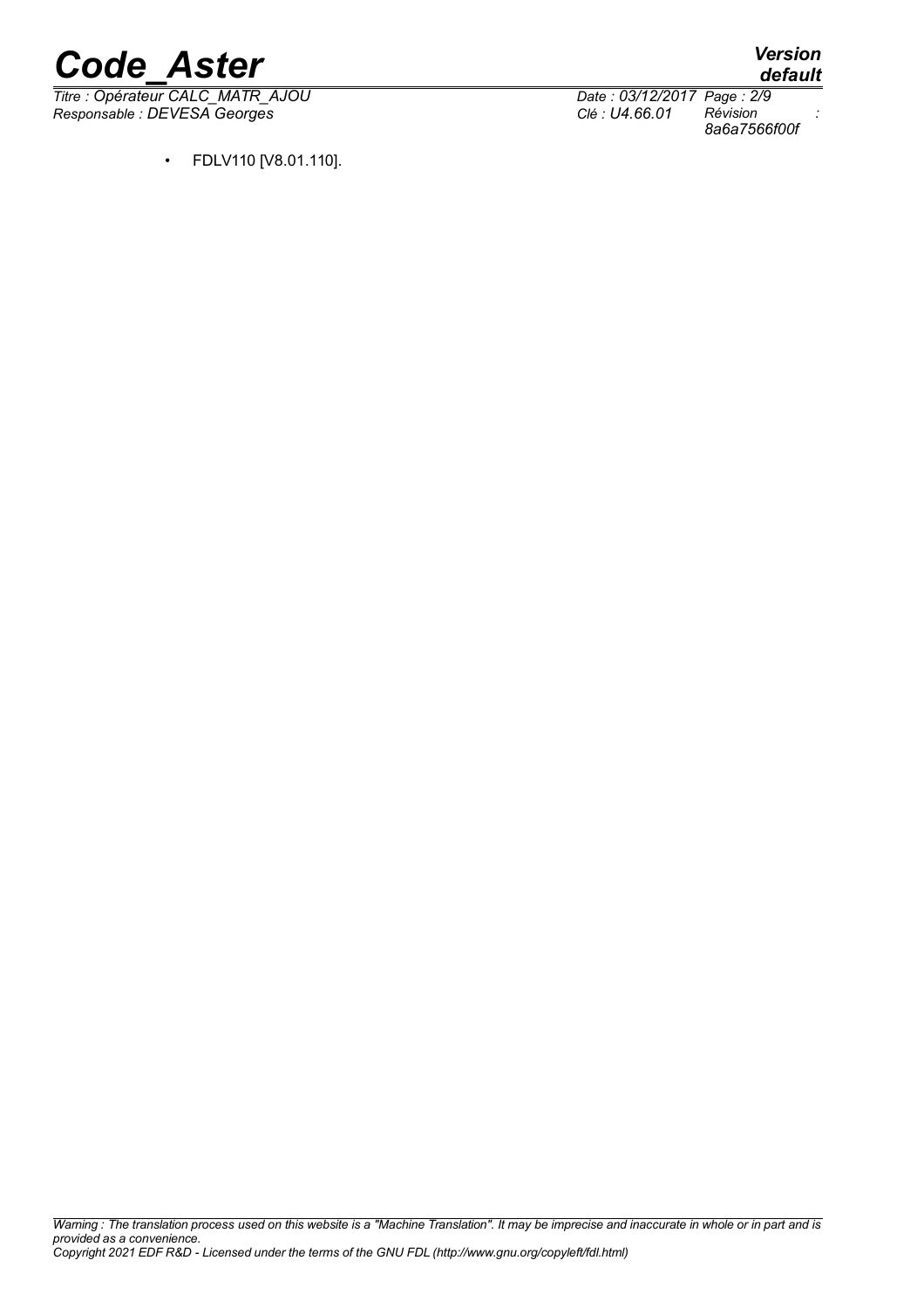*Titre : Opérateur CALC\_MATR\_AJOU Date : 03/12/2017 Page : 3/9 Responsable : DEVESA Georges Clé : U4.66.01 Révision :*

massaj

*8a6a7566f00f*

### **2 Syntax**

|                |                                                        | saj [matr_asse_gene_R] = CALC_MATR_AJOU                                                        |           |                                                  |
|----------------|--------------------------------------------------------|------------------------------------------------------------------------------------------------|-----------|--------------------------------------------------|
| $\overline{ }$ |                                                        | MODELE FLUIDE $=$ fluid                                                                        |           | [model]                                          |
|                | ٠                                                      | MODELE INTERFACE = $interf$                                                                    |           | [model]                                          |
|                | ٠                                                      | CHAM MATER = matflui                                                                           |           | [cham mater]                                     |
|                | ٠                                                      | LOAD<br>$=$ load                                                                               |           | [char ther]                                      |
|                |                                                        | / MODE MECA = modes<br>$/$ CHAM NO = chamno<br>MODELE GENE = modgen<br>$\sqrt{2}$              |           | [mode meca]<br>[cham_no_DEPL_R]<br>[modele gene] |
|                |                                                        | If CHAM NO<br>♦<br>NUME DDL GENE = numgen                                                      |           | [nume ddl gene]                                  |
|                |                                                        | If MODE MECA or MODELE GENE                                                                    |           |                                                  |
|                |                                                        | NUME DDL GENE = numgen                                                                         |           | [nume ddl gene]                                  |
|                | ♦                                                      | $DIST\_REFE$ = / distance<br>$/ 1.E-2$                                                         |           | [R]<br>[DEFECT]                                  |
|                | ♦                                                      | $\begin{array}{cccccc} \texttt{AVEC\_MODE\_STAT} & = & \texttt{}/ & \texttt{YES'} \end{array}$ | $/$ 'NOT' | [DEFECT]                                         |
|                | ♦                                                      | NUME MODE MECA $=$ digital                                                                     |           | $[1 1]$                                          |
|                | ♦                                                      | INFORMATION<br>$=$ /<br>1<br>2<br>$\sqrt{2}$                                                   |           | [DEFECT]                                         |
|                | $OPTION =   'Mass AJOU'$<br>'AMOR_AJOU'<br>'RIGI AJOU' |                                                                                                |           |                                                  |
|                | ♦                                                      | $POTENTIAL = phi$                                                                              |           | [evol ther]                                      |
|                | ♦                                                      | SOLVEUR = to see $[U4.50.01]$                                                                  |           |                                                  |
|                | ♦<br>);                                                | $NOEUD DOUBLE =$<br>$/$ 'YES'<br>'NOT'                                                         |           | [DEFECT]                                         |

*default*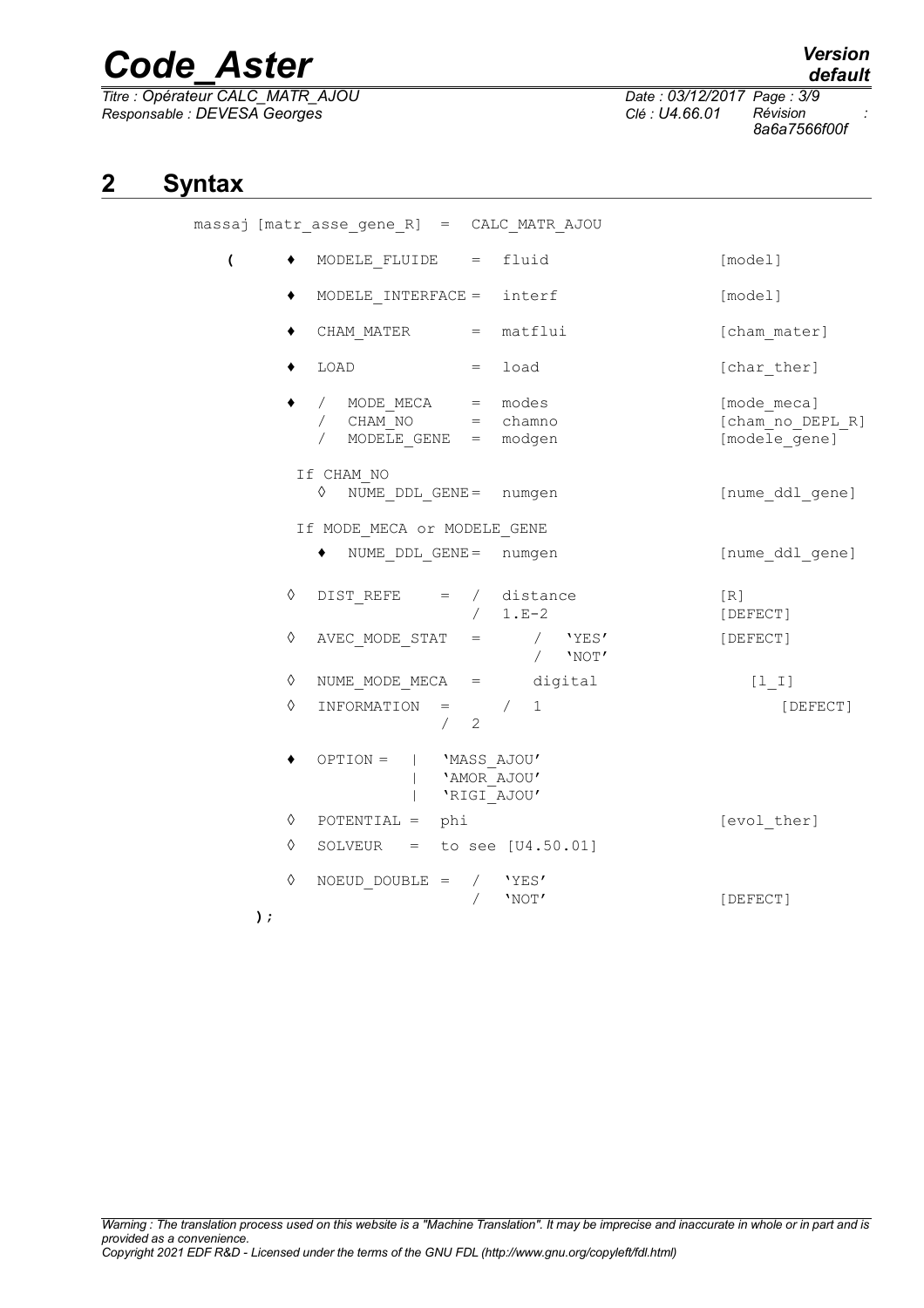*Titre : Opérateur CALC\_MATR\_AJOU Date : 03/12/2017 Page : 4/9 Responsable : DEVESA Georges Clé : U4.66.01 Révision :*

*8a6a7566f00f*

## **3 Operands**

#### **3.1 Operand MODELE\_FLUIDE**

 $MODELE$  FLUIDE = fluid

Model **thermics** that one assigns to the part of the grid which corresponds to the fluid. The elements of edge to the fluid interface/structure must be present in the fluid model. It is on this model that one solves the equation of Laplace with boundary condition of type "fluid flow", to have the field of pressure in all the fluid and *a fortiori* the field of pressure to the fluid interface/structure.

The nodes of the elements of the fluid grid must all be numbered so that the jacobien of the element is of positive sign on all the fluid grid.

#### **3.2 Operand MODELE\_INTERFACE**

#### $MODELE INTERFACE = interf$

Model **thermics** of interface gathering all the elements of edge defining the fluid interface/structure. It is on this model that one calculates the terms of the added matrices.

Calculation depends on**orientation** normal of these elements of interface. It should be taken care that this normal is directed towards **all** these elements, from the structure towards the fluid (adopted convention).

If the fluids bathing the structure are different densities, the model should be defined interfaces per as many groups of meshs not confused geometrically than there are fluids in contact with the structure. For example, a piping can have its interior surface in contact with a fluid of density 1, and its surface external in contact with a fluid of density 2. The model interface is thus built on two groups of meshs not confused geometrically, one in contact with the fluid of density 1 (interfa1) and the other in contact with the fluid of density 2 (interfa2).

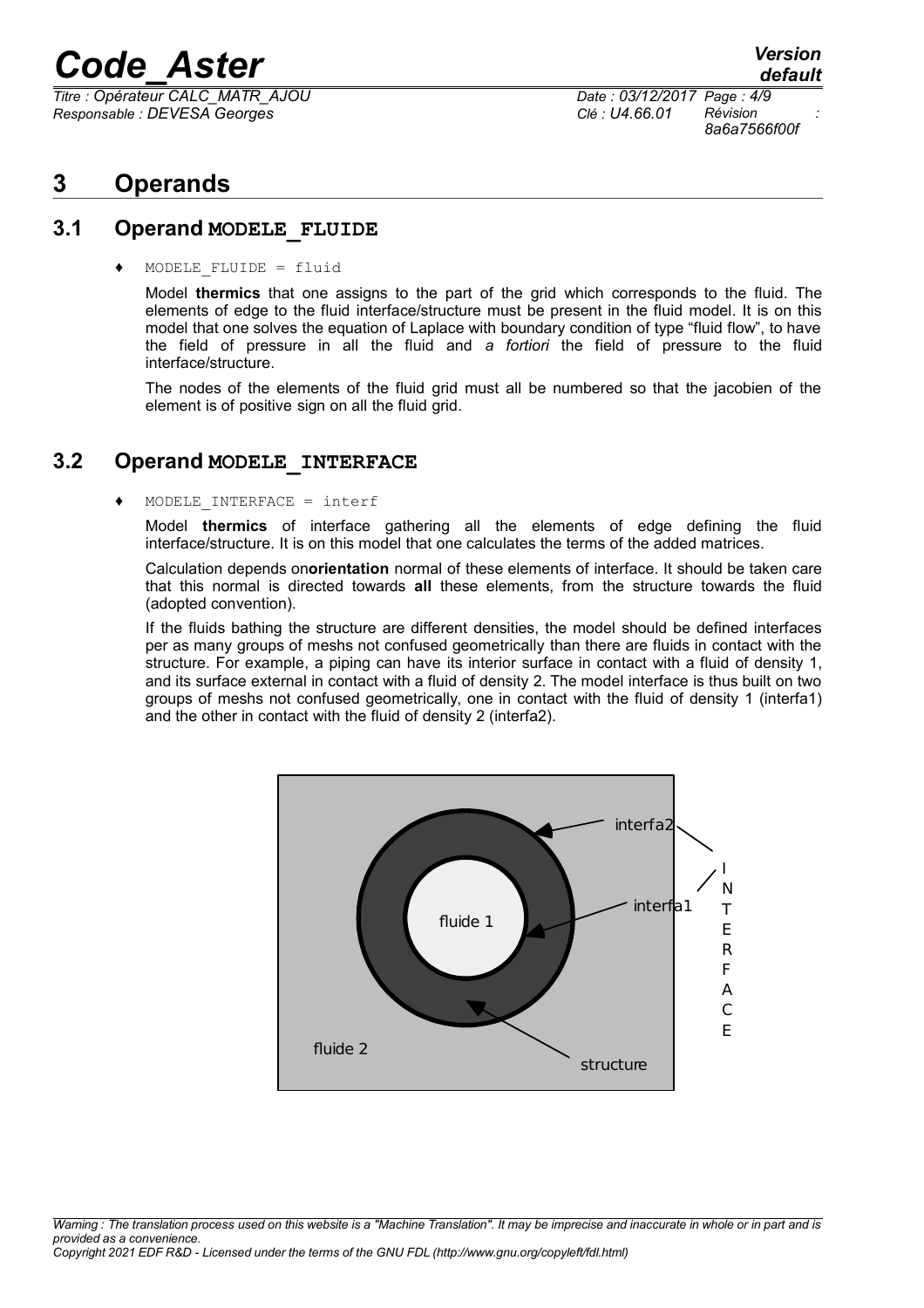*Titre : Opérateur CALC\_MATR\_AJOU Date : 03/12/2017 Page : 5/9 Responsable : DEVESA Georges Clé : U4.66.01 Révision :*

*8a6a7566f00f*

### **3.3 Operands CHAM\_MATER / LOAD**

 $CHAM$   $MATER$  =  $matflui$ 

Material field defining the fluid immersing the structure. This material is defined by characteristics **thermics** equivalent in the operator DEFI\_MATERIAU [U4.43.01]. Thermal conductivity (keyword LAMBDA) is **always taken equalizes to 1.** Specific heat (keyword RHO\_CP) play the part of **density of the fluid.**

 $LOAD = load$ 

Thermal load of type  $[\text{char}\; \text{ther}]$  necessary to the resolution of the linear system rising from the equation of Laplace in the fluid. One must impose a temperature **unspecified** (which plays in fact the part of a pressure) on a node **unspecified** fluid grid, in order to make the system nonsingular. This operation is carried out with the operator AFFE\_CHAR\_THER [U4.44.02].

#### **3.4 Operands MODE\_MECA / CHAM\_NO / MODELE\_GENE**

 $MODE$   $MECA$  =  $modes$ 

Dynamic modes calculated on the model structure. If there are several nonrelated structures immersed in the same fluid, for which one wants to determine the added matrices including the terms of coupling by the fluid, the model structure which one defines gathers the totality of the immersed structures. The modes used by the operator are the modes calculated for the total structure.

 $CHAM NO = chamno$ 

Field with the nodes of displacements affected on groups of nodes defining the fluid interface/structure. By affecting such a field of displacement on (S) the group (S) of nodes of interface thanks to the operator CREA\_CHAMP, one can for example easily simulate modes of rigid body of the structures. This operand is to be used if one wants to estimate the terms of the added matrices and coupling for a plane geometry **without doing modal calculation as a preliminary** structure in the vacuum, and which one wants to affect these terms in discrete elements (modeling DIS\_T). The operand INFORMATION must imperatively be active to print the calculated terms.

#### **Caution:**

*The use of this operand excludes that of the operand NUME\_DDL\_GENE . One cannot thus do modal, transitory calculation or harmonic by using the operand CHAM\_NO* .

*Indeed, to do calculation of modes out of water, it is necessary to have a matrix of generalized mass and a matrix of rigidity generalized of the structure. This supposes to have done a modal calculation on the structure in the vacuum (what one wants precisely to avoid).*

*This operand is used ultimately only for to evaluate the matrix of mass, rigidity and damping added , and to use them to couple structures of type beam by discrete elements of mass, for example.*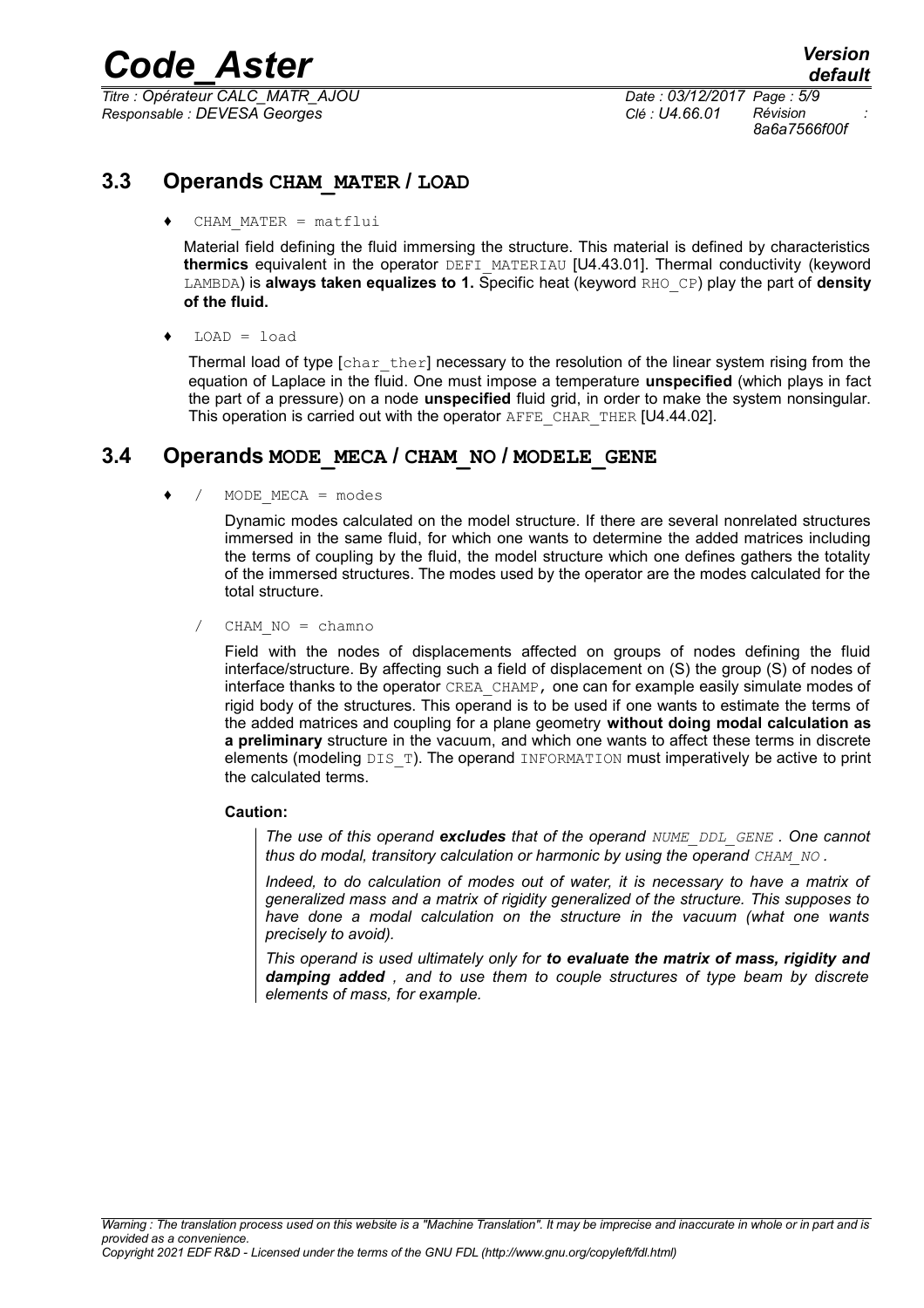*Titre : Opérateur CALC\_MATR\_AJOU Date : 03/12/2017 Page : 6/9 Responsable : DEVESA Georges Clé : U4.66.01 Révision :*

*8a6a7566f00f*

MODELE GENE = modgen

Generalized model built by the operator DEFI\_MODELE\_GENE [U4.65.02]. This keyword is to be used when one does a calculation by dynamic under-structuring, and that one wants to calculate the matrix of added mass coupling the whole of under - structures. In this case, the substructures can be in different files of grid, these files being able to be themselves distinct from the fluid file of grid. The substructures which have a repetitivity within the fluid are to be netted only once, but one will take care on the level it fluid grid to net all the interfaces fluid/structure. Moreover, it is necessary to take care that the nodes of fluid interface coincide as well as possible with the nodes of interface of structure, in order to be able to recopy, on the basis of geometrical criterion of proximity, the values of the fields of displacement of structure on the nodes of fluid interface (see operand DIST\_REFE).

#### **Caution:**

*The use of this operand makes compulsory that of the operand NUME\_DDL\_GENE .*

#### **3.5 Operand OPTION**

This keyword specifies the calculation of mass, rigidity or damping added that one wants to make, while using respectively 'MASS AJOU', 'RIGI\_AJOU', or 'AMOR\_AJOU'. The two last options of calculation require the presence of a potential (thermal) stationary (see operand POTENTIAL).

#### **3.6 Operand DIST\_REFE**

Distance from reference to be informed when one does a calculation of **added mass** on a generalized model. This distance is a geometrical absolute criterion intended to recopy values of structural displacements in a thermal fluid model, in order to solve there the equation of Laplace of the field of non stationary pressure. By default, it is equal to  $10^{-2}$  Mr.

#### **3.7 Operand NOEUD\_DOUBLE**

#### $NOEUD$  DOUBLE = 'YES'

This operand is to be used when one does a calculation of **added mass** starting from a generalized model which understands a substructure with a grid by a telegraphic or surface grid (*i.e.* without thickness like beam or hull) and surrounded by two fluids. One needs in this case for the level it grid to duplicate the nodes of the fluid interfaces of those of the structure, in order to be able to calculate the hydrodynamic jump of pressure on both sides of the structure ( *cf.* figure Ci - below).

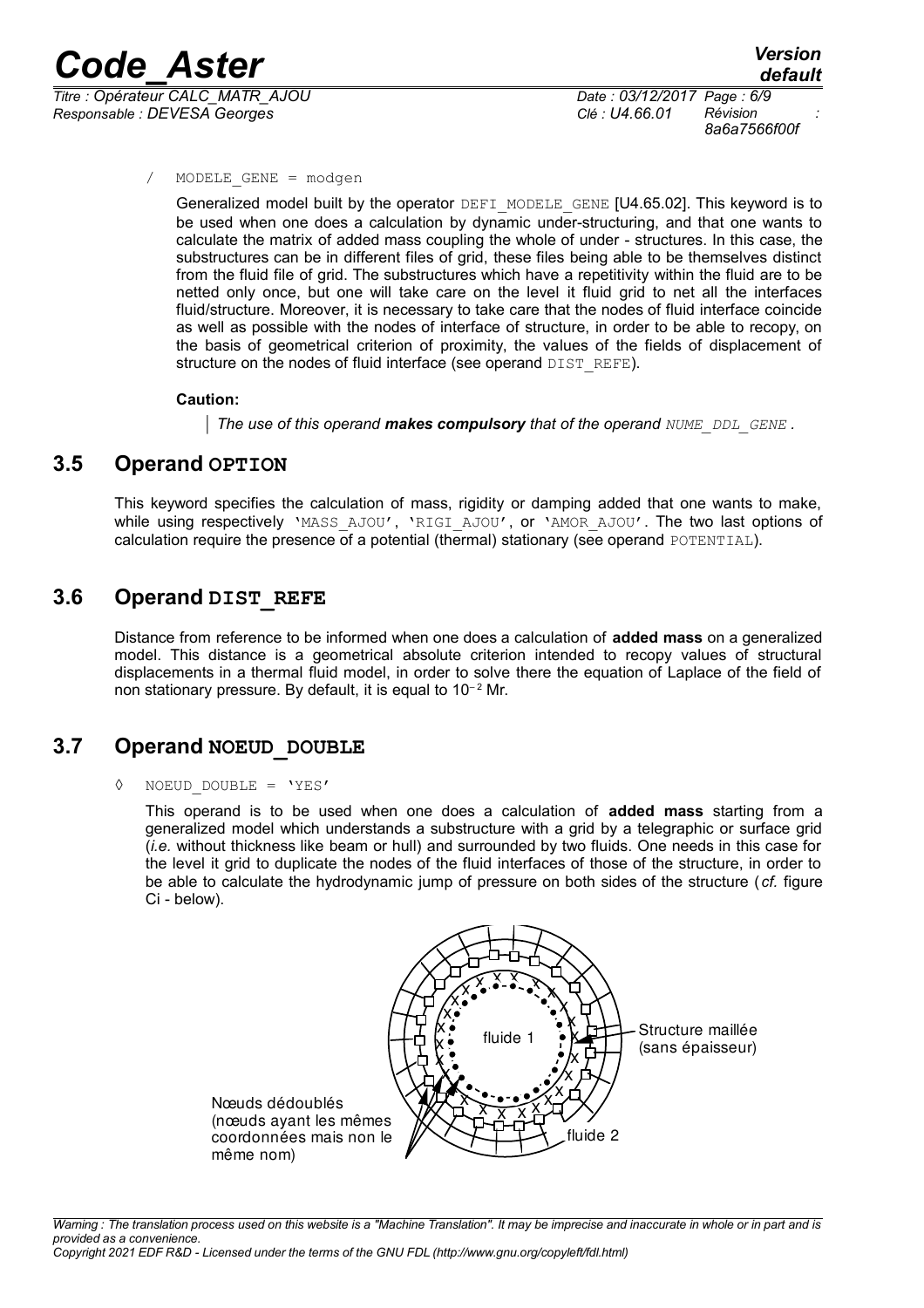*Titre : Opérateur CALC\_MATR\_AJOU Date : 03/12/2017 Page : 7/9 Responsable : DEVESA Georges Clé : U4.66.01 Révision :*

*8a6a7566f00f*

#### **3.8 Operand POTENTIAL**

◊ POTENTIAL = phi

Potential (thermal) stationary necessary to the calculation of damping and rigidity added of the structure subjected to a potential flow. This potential is produced by the operator THER LINEAIRE [U4.54.01].

#### **3.9 Operand NUME\_DDL\_GENE**

◊ NUME\_DDL\_GENE = numgen

Generalized classification based on the mechanical modes of the total structure. The presence of this operand makes it possible to calculate a matrix of added mass of type  $\text{matr}$  asse gene R. It must be necessarily present if one wants to do modal, harmonic or transitory calculation thereafter.

#### **3.10 Operand INFORMATION**

◊ INFORMATION =

Indicate the level of impression of the results of the operator on the file MESSAGE.

- 1: no impression,
- 2: impression of the higher triangular part of the matrices of added mass, added damping or rigidity.

Presentation in column.

#### **3.11 Keyword factor SOLVEUR**

See [U4.50.01].

#### **3.12 Operand AVEC\_MODE\_STAT**

The calculation of the terms of mass added on the static modes contained in the modal base of the substructures a calculation with a generalized model makes it possible to in the case of disconnect (*cf.* [§3.4]).

#### **3.13 Operand NUME\_MODE\_MECA**

Allows to specify a list of numbers of modes retained for calculation.

### **4 Production run**

It is checked that the models fluid and interface are quite thermal.

It is checked that the storage of the added matrices is done on a profile **full**.

It is checked that the coefficients of added auto--mass (diagonal terms of the matrix) are well all positive. In the contrary case, a message of alarm is transmitted so that the user checks the orientation of the normals.

It is checked that, for a calculation of added damping or rigidity, the keyword POTENTIAL is quite well informed.

In the case of a calculation of mass added on a generalized model, one informs the user on the recopies of fields of structural displacements in the fluid (many recopied values) and one indicates how to change the distance from reference (DIST\_REFE).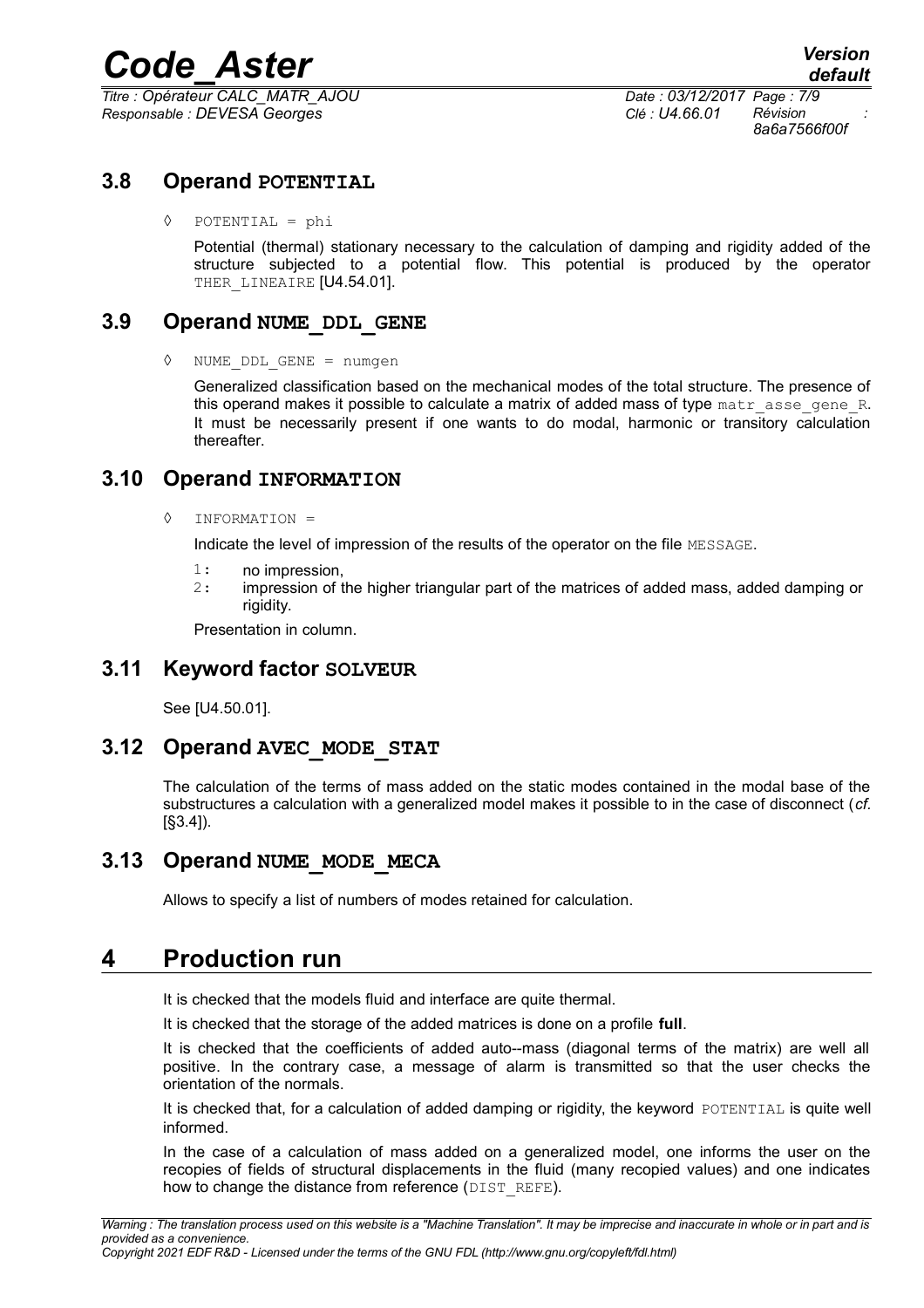*Code\_Aster Version Titre : Opérateur CALC\_MATR\_AJOU Date : 03/12/2017 Page : 8/9*

*Responsable : DEVESA Georges Clé : U4.66.01 Révision :*

*8a6a7566f00f*

## **5 Example: Calculation of the matrix of mass added of a structure made up of two concentric cylinders separated by an incompressible fluid**

The cylinders are supported each one by springs. The matrix of added mass is calculated for the first two modes of the structure, namely the modes of rigid body of each cylinder in direction OX (*cf.* diagram). One will present here only the stages of the command file, because this example is inspired by CAS-test FDLV101 [V8.01.101]. For the detail of the syntax of the other operators, the user will be able to thus refer to the command file of this CAS-test.



1) Definition of fluid material by equivalent thermal characteristics:

2) Assignment of this fluid material on the fluid grid including the group of mesh defining the fluid interface/structure.

- 3) Assignment of the fluid thermal model (also including the interface)
- 4) Assignment of the thermal model of interface

5) Assignment of the model structure total (including the two cylinders and their springs of selfsupporting quality)

- 6) Assignment of a temperature imposed in the fluid grid
- 7) Calculation of the clean modes of the structure in the vacuum
- 8) Generalized classification based on the calculated mechanical modes

9) Calculation of the matrix of added mass of type matrasse gene r (operand NUME DDL GENE present). So one can then calculate the clean modes of the "wet" structure

```
matraj = CALC_MATR_AJOU(MODELE_FLUIDE = fluid ,
                MODELE_INTERFACE = interf ,
               CHAM MATER = chammat1,
               LOAD = load, OPTION = 'MASS_AJOU',
               MODE MECA = \overline{modes},
               NUMEDDL GENE = numgen,
                INFORMATION =1)
```